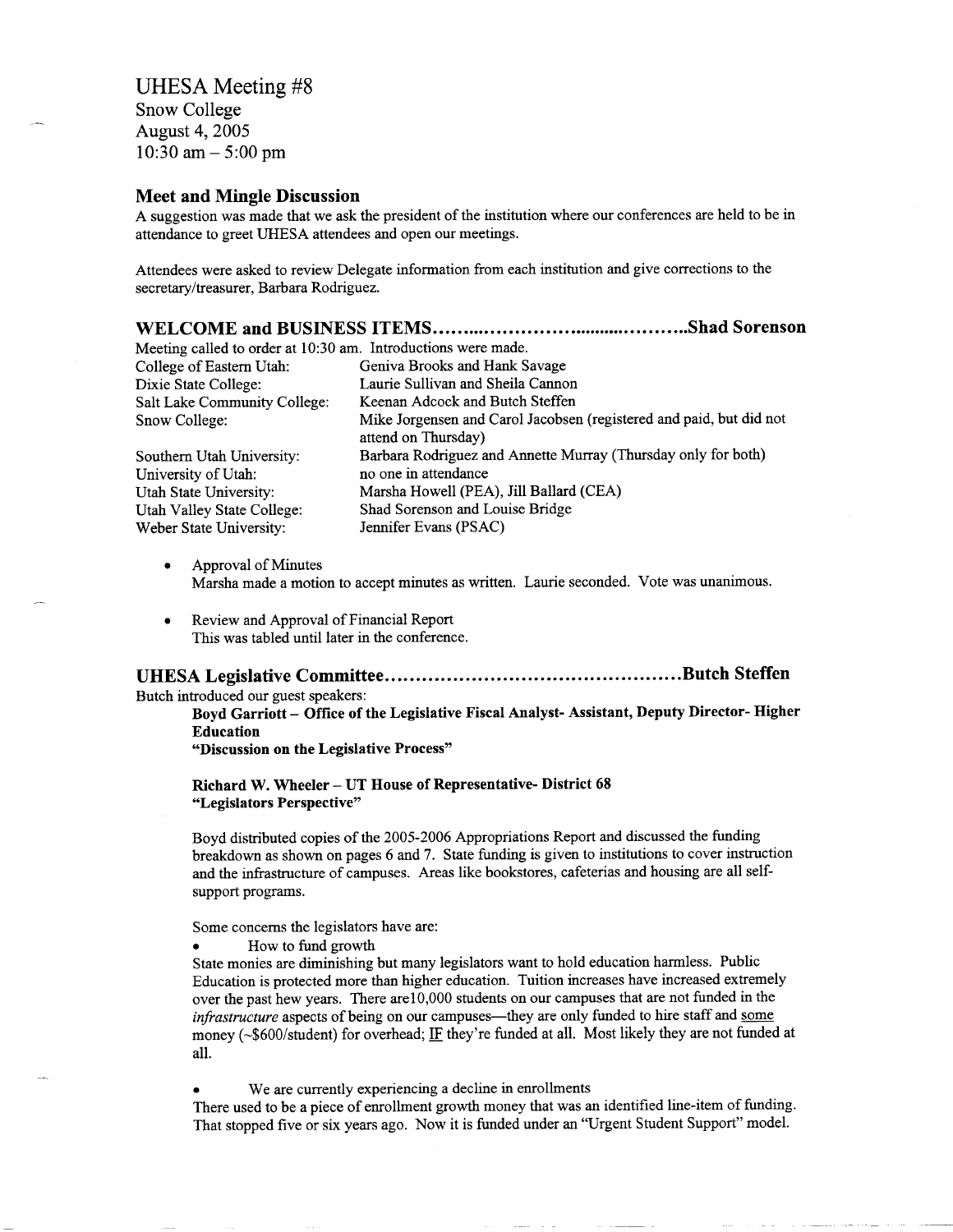• Funding varies by institution. Ansillary costs are considered: Advisers- what is the quality of the adviser, Utah Mentor- is there one available.

Q. (Hank) Does each institution take care of their own health benefits (i.e. partOtime is eligible for health care vs. fulltime)?

A. (Boyd) The Legislature is looking at possibilities of state-wide health-care; Boyd and Richard feel it is best to leave it up to each institution. Dave Clark has a draft written up with about 12 names already on it so far to help reword Title 49, which will allow Dixie, Snow and CEU be allowed into the PEHP pool for insurance coverage (and any other institutions, if the so desire).

Q. (Hank) What about he possibility of having benefits common to all higher education institutions. For instance, if you worked at Snow for ten years and then moved to Orem and started working at UVSC you would be able to transfer your benefits (retirement, vacation, sick leave, years on the job, etc.)

A. (Boyd) We won't even go there.

Comment (Rick): Benefits are the biggest target this year. We need a venue to address this. Our legislature is very conservative. Many of them are businessmen who don't offer benefits to their employees (farmers, ranchers, etc.) and they think the state and higher education employees have the biggest "lunch program" there is.

Comment (Shad): Well, then as benefit packages are dwindled, we need to have salaries compensated.

Comment (Rick): Start at the campus level! Faculty members have a lot of power. Faculty can get a president fired. A Vice-president can't

Q. (Butch) The Governor eluded to the entire state employee's group being treated equally. The UEA has a built in COLA. What are the possibilities of having a 2% COLA built in to higher education.

A. (Boyd) He though there was something like that already going on.

Q. (Butch) Will transportation be the "big beast" again?

A. (Richard) Yes, the Salt Lake City area has the main attention of focus for the legislature and unfortunately roads is always a big concern up there. However, Higher Education infrastructure has a really good chance for approvals this year. Beginning this year O&M will be approved with each new building that is approved for construction.

Comment: (Boyd): On September 22 the opening meeting for Higher Education will be held. There has been an interim agenda published. This may be the place to address compensation issues. Bring this up to your legislative representatives now. Greg Bell and Kory Holdaway chair this committee. An interim Agenda was handed out (Handout 1)

Q. (Butch) We have often wondered how it is best to represent ourselves [UHESA]. Should we come on strong, like UEA, or more subtle.

A. (Boyd) The best way to present things is always showing how your request ties to the mission of your institution. Look at accreditation requirements, mission statements, etc. and tie your request into them.

Comment (Richard): He has been on all sides; faculty, staff and legislator. His feeling, after seeing a lot of groups at work and he still thinks the best way to approach the legislature is through the institution presidents. Legislators will still look to entities involved to see what their feelings are on the issues. If the president is asking for a tuition increase, we will look to the student to see if he is shaking his head "yes" of "no" and then vote accordingly. Utah has a very open legislative calendar. You can go on the website for agendas. All meetings are open and Webcast films live sessions. Contact your legislator and let them know what staff associations feelings are. Comment to Butch by Boyd on the side: They [legislators] don't care about salary... .that is going to be a sideline.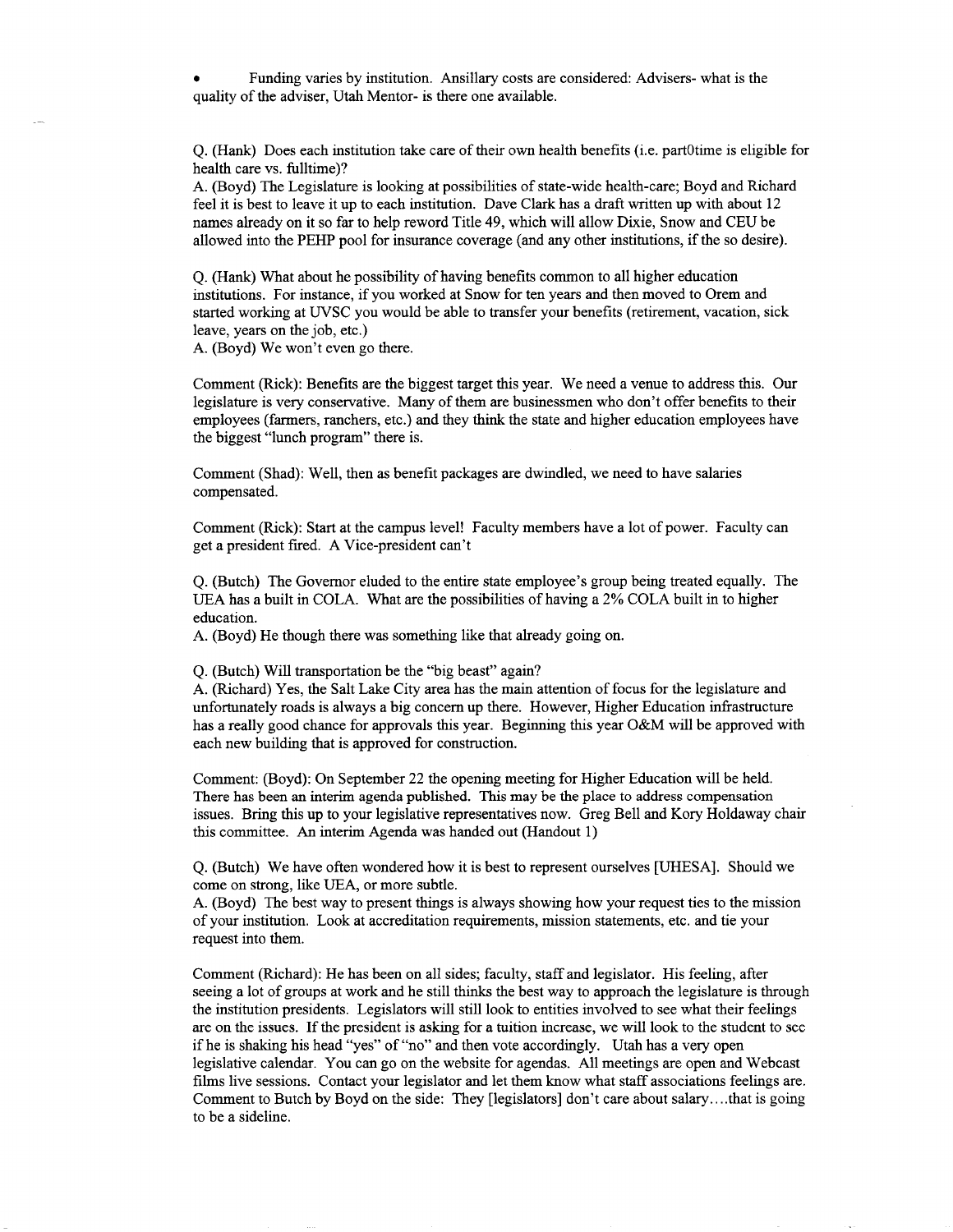The budget cycle has begun. By the September 22 meeting the legislators will probably have already decided how they will vote. You need to identify things the presidents can back us up on. Get a letter drafted and start talking to representatives.

#### **BREAK FOR LUNCH**

During lunch we had drawings for prizes supplied by various institutions.

Reconvened at 1:30......Legislative guests left after lunch break.

Butch concluded the UHES A Legislative Committee report and handed out an overview of committee involvement for 2004-2005 (handout 2)

The Budget cycle has begun. At the September 22 meeting, legislators will probably already have decided how they are going to vote. We need to identify things the presidents can back us up on, get a letter drafted and start talking to our representatives.

We need to attend all the Board of Regents meetings. He would probably be able to attend many of the meetings held up in the Salt Lake area, but he needs help. We need representatives from UHESA to attend the meetings held in their local areas.

Butch also expressed concern on what they two legislative representatives were stressing—watch your benefits. What does that mean? We don't know. After discussion it was determined that we would look at supporting the following items of emphasis:

- $\bullet$  Benefits maintain them at the institutional level
- Compensation  $-2\%$  COLA build into salary compensation annually
- O&M for buildings not currently receiving O&M funding
- Adequate staffing
	- currently serving more students with the same number of staff
	- all positions are not filled on all campuses
	- academic support (student services) not increased as new programs increase, i.e. new advisers, registration personnel, tutors, custodial staff etc.
	- work force needs calculated on incoming freshmen vs graduating high school seniors, many institutions have non-traditional students and number of staff positions needed may not be fully reflected

Deadlines for Points of Emphasis:

**August 18** - each institutional staff association president will meet with their President's Council and discuss these points of emphasis. Make sure all parties are going to be able to support these issues so we will be moving in the same direction.

- **August 26** email Laurie Sullivan with your final draft of points of emphasis
- **September 8** Laurie will send a draft letter to each institution for review
- **September 19 A** final letter will be emailed to each institutional president prior to the Higher Education Appropriations Committee Meeting on September 22.

Butch had to leave conference at 2:30 on Thursday.

**FINANCIAL REPORT Barbara Rodriguez**

Records are scattered and incomplete. All the current secretary/treasurer had to go on was a report left by the last secretary/treasurer, Wendy Bailey. This report showed some institutions owing fees prior to 2003-2004. It also showed some institutions past due for last year. (Handout 3, including invoices)

A motion was made by Hank to write-off the delinquent dues 2003-2004. Discussion pursued and an amended motion was made by Shad that we research what the amount owed was for and after exhaustive research of all records, if we cannot establish what it is for, then we will write it off. Laurie seconded. Vote was unanimous.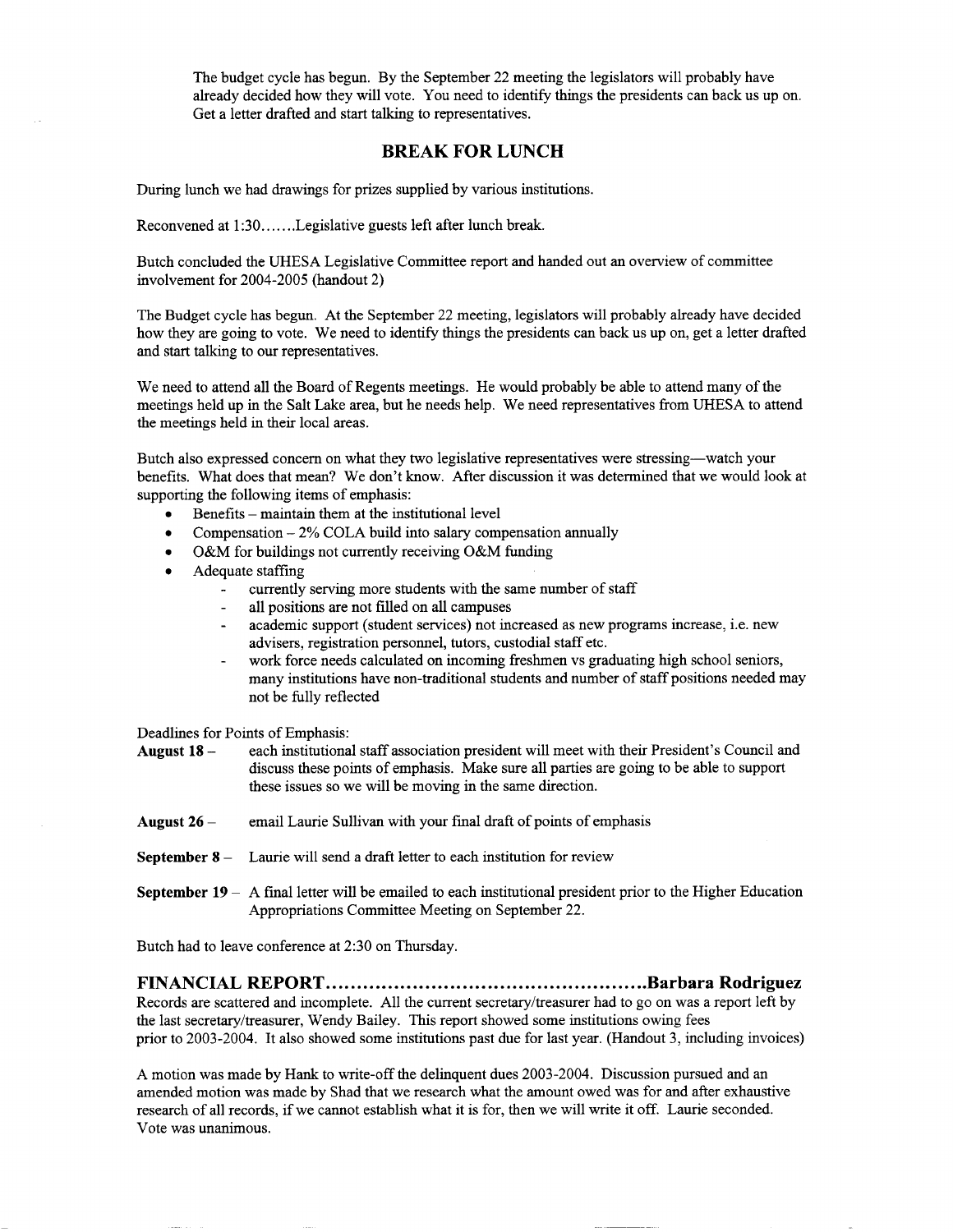#### **CONSTITUTION REFORM Shad Sorenson**

See attached amendments to the Constitution and Bylaws. For clarification it was determined to define a Quorum as indicated in the Constitution and Bylaws.

All changes were motioned, seconded. Vote to accept was unanimous.

Mike Jorgensen had to leave. We asked him if he would be willing to serve in an Executive Board Officer position if he was nominated. He agreed he would.

#### **ELECTIONS Barbara Rodriguez and Laurie Sullivan** Nominees for President-Elect: Geniva Brooks and Michael Jorgensen

Nominees for Secretary: Jennifer Evans. No further nominations were made.

Nominees for Treasurer: Barbara Rodriguez. No further nominations were made.

Motion to close nominations was made by Hank, seconded by Marsha. Vote was unanimous.

Each nominee was asked if they would be willing to serve.

Ballots were distributed. Barbara and Laurie counted ballots. Results are: President-Elect: Michael Jorgensen, Snow Secretary: Jennifer Evans, Weber Treasurer: Barbara Rodriguez, SUU

Barbara and Laurie will take home all the information from previous executive board officers and put together a historical binder for President, Secretary and Treasurer. Barbara will then send new binder to Jennifer.

#### PUBLIC RELATIONS SUBCOMMITTEE................................Shad Sorensen

Shad would like to get this committee running again. He asked that each institution submit a name to serve on this committee, similar to how the Legislative committee is set up. Everyone agreed to have an institutional representative name submitted. Geniva nominated the name of Teresa McKnight to serve as chair of the committee. Shad excused himself and called to see if she would be willing to serve. She accepted. Barbara seconded the name. Vote was unanimous to have her serve in this capacity, (handout 4)

Since some of the delegates would not be attending the second day, Marsha and Jill asked what each institution does in regards to tuition waivers.

Meeting adjourned at 5:00 pm and will reconvene on August 5 at 8:30 am.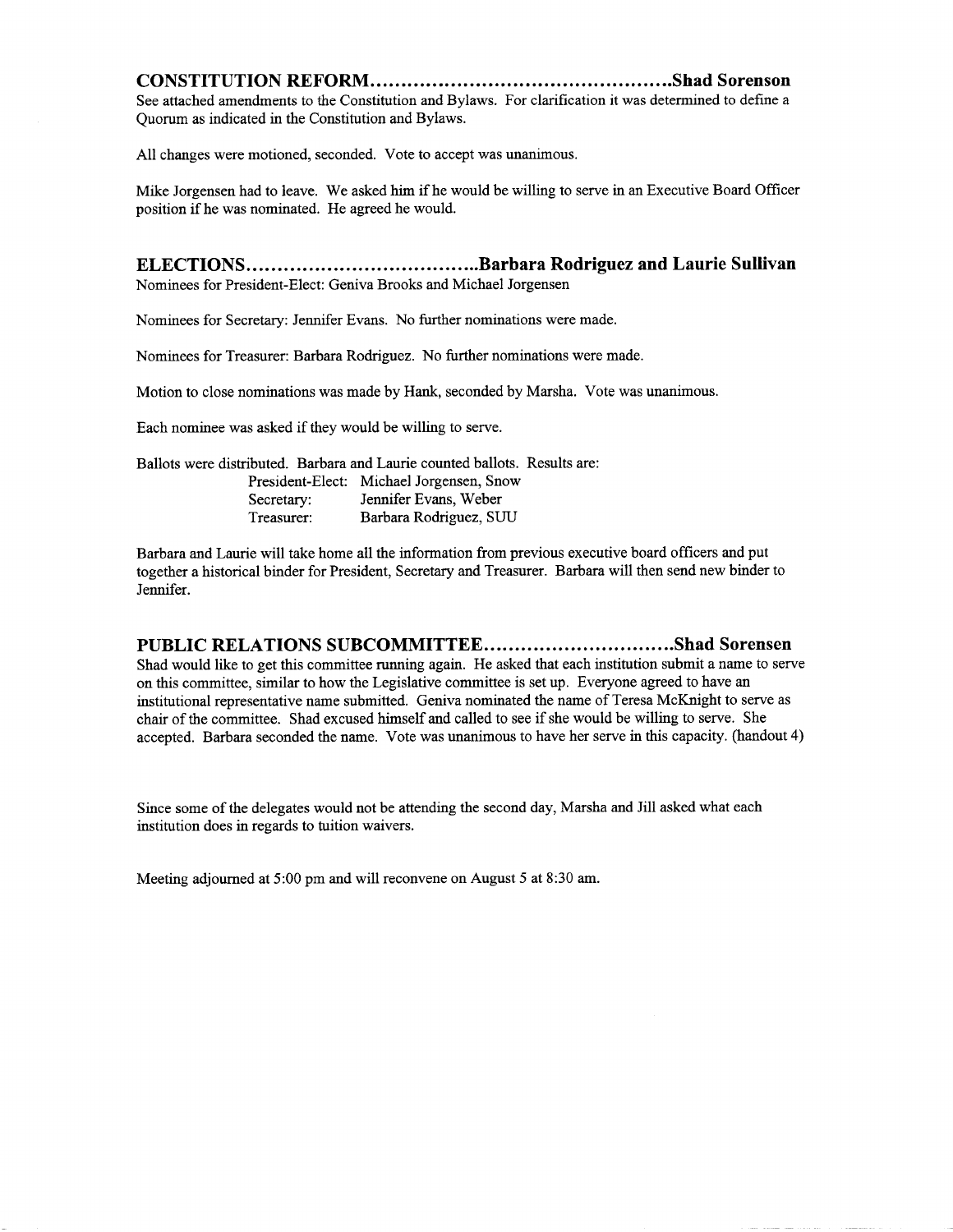### **BREAKFAST and BUSINESS ITEMS Laurie Sullivan**

Meeting called to order at 8:30 am.

• Institutional Reports

Laurie mentioned all institutions need to update their reports by October 31, 2005. Updated information needs to be sent to our website representative, Teresa McKnight mcknight@cc.usu.edu at Utah State University. Please send a copy to Laurie as well. Information contained in the institutional reports online includes:

- 1. How are your associations represented at your institution?
- 2. What Board and Committee's do you serve on at your institution as representatives of staff?
- 3. How many staff are employed at your Institution (please include percentage
- of work force total full-time and part-time benefited staff?
- 4. Does your Association have a mission statement? If so, what is it?
- 5. Contact for your association?
- 6. Do you have a staff association website?

7. Do you have an e-mail list so you can quickly send information out to all staff? If so, how often and what do you send out?

- 8. Do you receive a stipend to serve as Staff Association President?
- Website recommendations should be made to Teresa McKnight at above email address.

#### **UHESA'S FUTURE Laurie Sullivan** Election results were announced on the previous day of meetings. Laurie led the group in developing a

meeting schedule for the 2005-06 school year. Shad will send an email with conference call instructions.

- 2005-2006 Meeting Schedule was developed as follows:
	- $\circ$  Monthly conference call meetings on the second Wednesday of each month from 1:00 2:00 p.m. (Excluding December, February and July)
		- September  $14^{\text{th}}$  1:00 2:00 pm
		- October  $12^{th}$  1:00 2:00 pm
		- November 9<sup>th</sup> 1:00 2:00 pm
		- January  $11^{\text{th}}$  1:00 2:00 pm
		- $-$  March  $8^{th}$  1:00 2:00 pm
		- April  $12^{th}$  1:00 2:00 pm
		- May  $10^{th}$  1:00 2:00 pm
		- June  $14^{\text{th}}$  1:00 2:00 pm
	- o One additional in-person meeting will be held on December 2, 2005 at the College of Eastern Utah. Geneva Brooks will help facilitate this meeting at CEU and all UHESA members will be invited to the CEU classified staff association's holiday craft fair for scholarships. Meeting will be one-day only, on December  $2<sup>nd</sup>$ .
	- o The February meeting will be at the capital for the Day at the Legislature. Date TBA.
	- o There will be no meeting in July.
	- o The next annual UHESA Conference and meetings will be held on August 3 -4, 2006 at Weber State University.
- Laurie shared her vision for the year. "Let's help on our campuses all throughout the year and work to make everyone feel important! I envision a great year!"

# **HOT ISSUES Laurie Sullivan**

Institutions shared 'hot issues' affecting staff in an idea share. Issues mentioned and discussed include: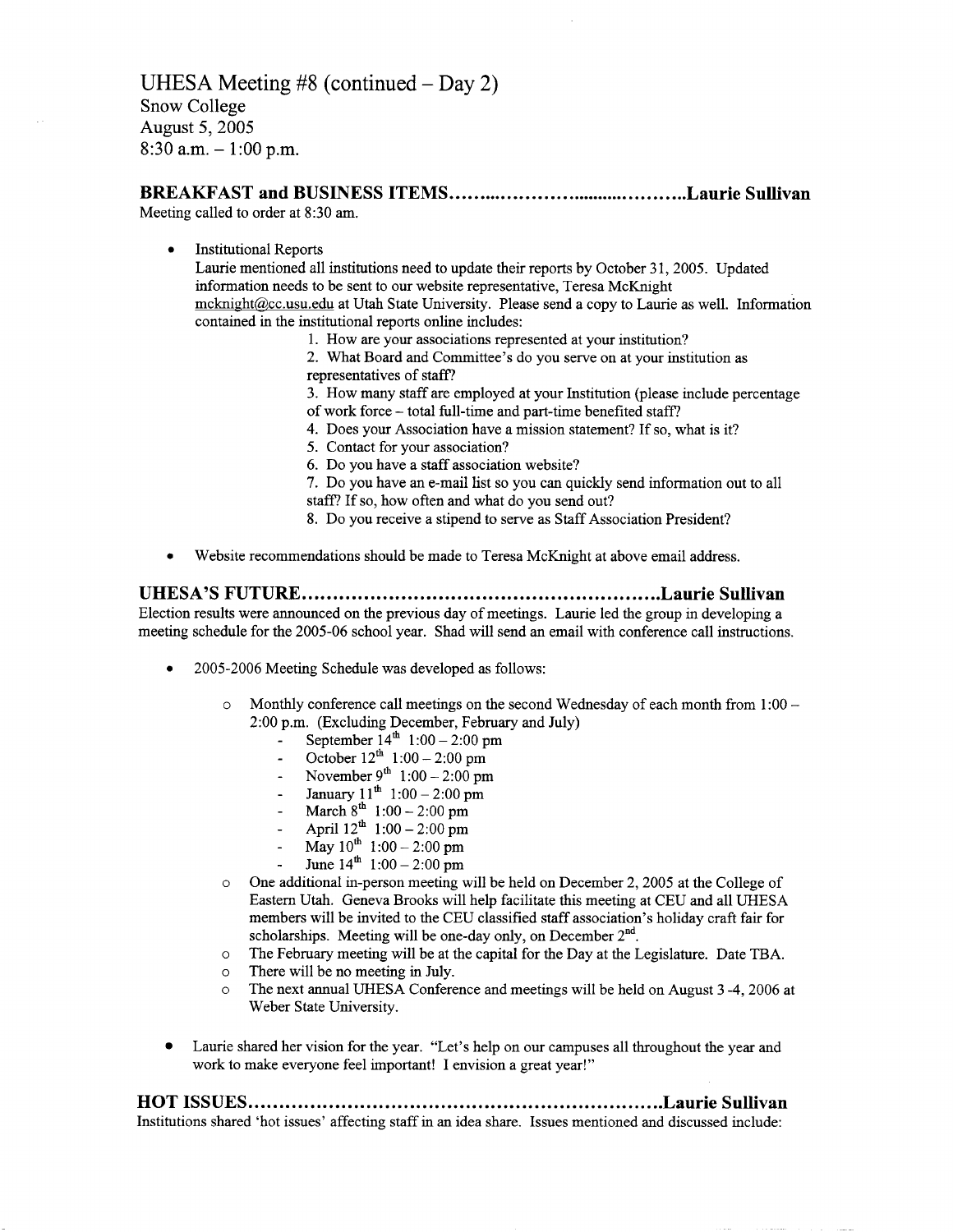- Tuition benefits transfers between all institutions in the State. Example: Someone wanting to pursue a doctorate degree when one is not offered at the employees' institution, can obtain the degree at another institution using their staff benefits. Institution benefits were shared:
	- $\circ$  SUU Full tuition for 9 credits for self and spouse. Children get  $\frac{1}{2}$  tuition. Does not include continuing education or online courses.
	- o Dixie Full tuition with no credit limit for self, spouse and dependents.
	- o UVSC Full tuition with no credit limit for self, spouse and dependents. Part-time employees received full tuition up to 6 credits. Employees also receive tuition reimbursement up to \$1,200 a year when earning a 'B' or better at another institution.
	- $\circ$  CEU Full tuition with no credit limit for self and spouse. Full tuition for dependents up to 19 credit hours.
	- o SLCC Full tuition with no credit limits for self, spouse and dependents. Tuition reimbursement up to \$500 at another institution.
	- $\circ$  WSU Full tuition up to 6 credit hours for self and spouse. Children get  $\frac{1}{2}$  tuition with no credit hour limits.
- Four-day work week was discussed. Dixie, CEU and SLCC all have a variation of the 4-day work week during Summer only. Some at SLCC have a 4-day work week all year long. It was mentioned there is some savings of energy but the overall benefit is that it helps morale. Snow College has 'summer flexible hours' where employees can vary their schedule or work 4 10-hour days up-to the July 24<sup>th</sup> holiday. SUU is thinking of going to 4 10's during the Summer. WSU considered the options and determined it was not beneficial to the campus.
- Professional Staff organizational structure and budgets were discussed. Each institution shared the culture of their professional staff organization(s).
	- Dixie Just split into 2 associations this year. Each association asks for dues from classified/professional staff of \$3.00 per month or \$ 1.50 per paycheck. The president of each association gets \$3,000.00 stipend for the year. The Faculty/senate chair gets 3 hours release time from duties so the \$3,000 equates to this. Dues make their only budget. They have about \$3,500 currently and get about \$300 a month.
	- USU has two institutions, the PEA and the CEA. Each gets a \$2,000 budget for the year. They do not collect dues. No part-time employees are included in the associations. Each have a membership of about 1,000 employees. Their budget money rolls-over each year. They sponsor a bunch of activities each year:
		- o 1 conference or banquet
		- o Spot awards in PEA \$50 gift card, plaque and plant
		- o Brown bag lunches/forums 4x a year
		- o 5 \$800 scholarships from PEA given to the university each year
		- o CEA Week includes luncheon with 400+ attending, forums, employee b-ball tourney, coffee break.. .money earned goes to school for scholarships.
		- o Prize give-a-ways have included laptop computers and lazyboy couches they have had donated.
	- SLCC has one organization for both professional and classified. They serve about 1,000 staff members. They have a \$3,000 budget. They are working on a new policy to include part-time workers. They are focusing on TLC this year.. .Teamwork, Learning and Communication.
		- o BBQ at end of year to announce new officers
		- o Pancake breakfast beginning of the year and give out donated prizes.
	- UVSC has one organization for all staff. The budget comes from the president and they aren't sure what it is. They mentioned is was so much they didn't want to say and have everyone mad at them. They have stipends...\$1,500 for the President and \$500 for the Secretary. They serve about 750 employees...just full-time.
		- o Summer University.....like our Spring Break Training... separate budget
		- o Several socials throughout the year
		- o 3 distinguished employees of each semester
	- CEU has 2 organization for classified and professional. They do not have a budget. They collect dues of \$2/month. Currently have about 50 classified and 50 professional.